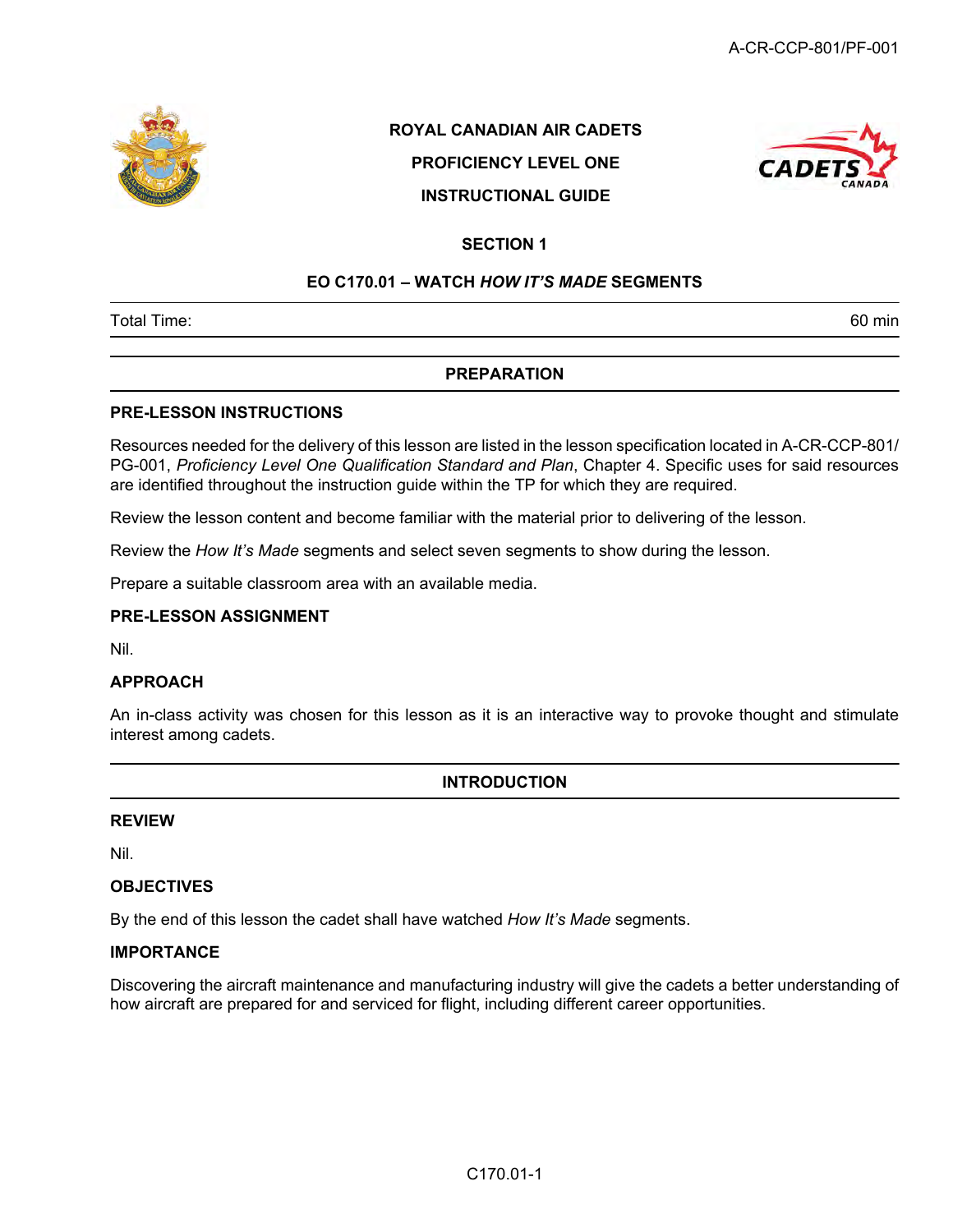### BACKGROUND KNOWLEDGE

#### SEGMENT: AIRCRAFT ENGINES

See how aircraft engines are built.

Length (00:05:05)

#### SEGMENT: AIRCRAFT PROPELLERS

See how aircraft propellers are made.

Length (00:04:59)

#### SEGMENT: AIRCRAFT WOODEN PROPELLERS

See how aircraft wooden propellers are built.

Length (00:06:00)

#### SEGMENT: AIRPLANE CONSTRUCTION

See how the construction of a small airplane is done.

Length (00:04:45)

#### SEGMENT: AIRPLANE LANDING GEAR

See how the construction and assembly of an airplane landing gear is done.

Length (00:04:46)

#### SEGMENT: HELICOPTERS

See how the construction and assembly of a helicopter is done.

Length (00:04:42)

#### SEGMENT: GLIDERS

See how the construction and assembly of a glider is done.

Length (00:05:01)

#### SEGMENT: JET TURBINE BLADES

See how the production of jet turbine blades is done.

Length (00:04:53)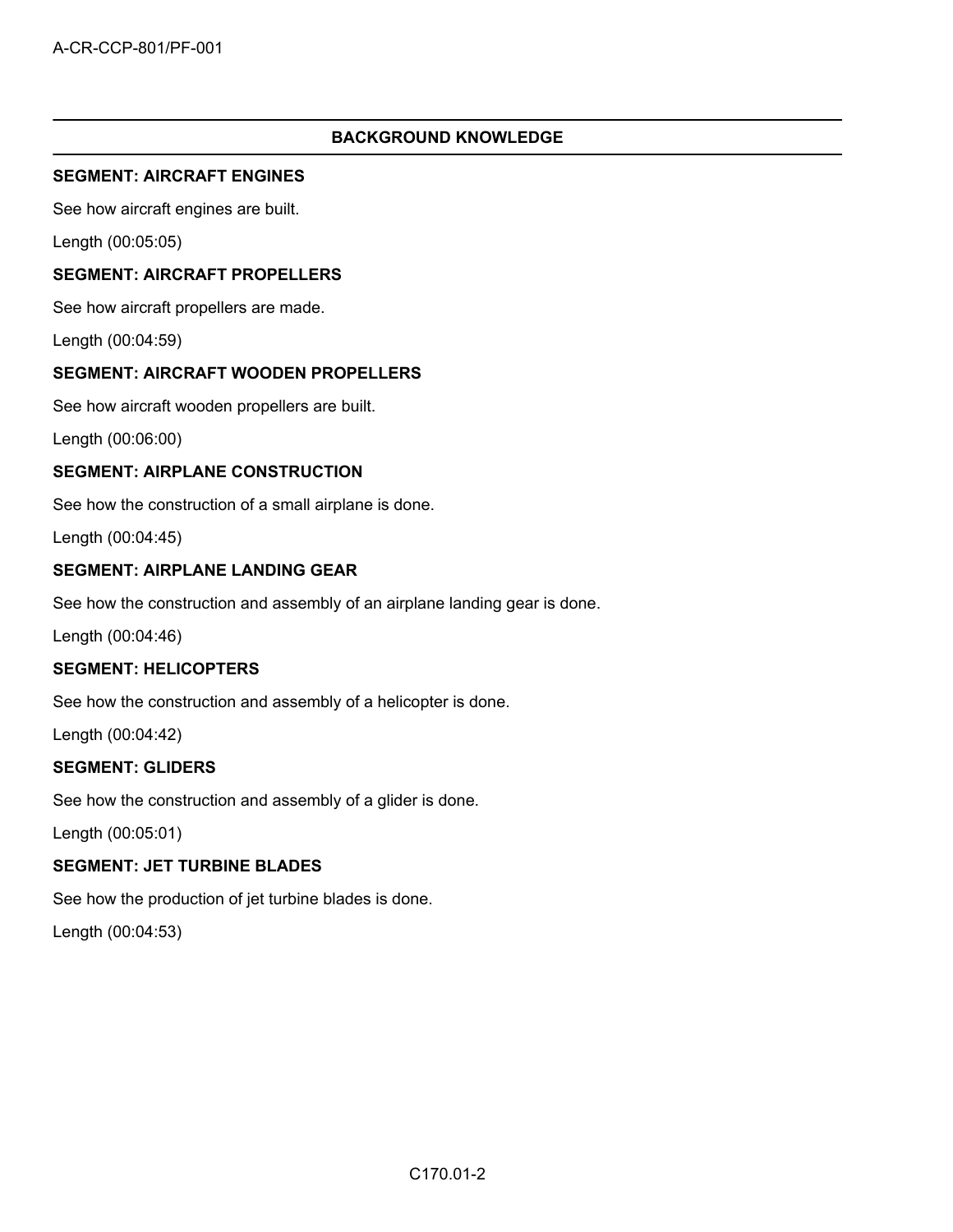#### Teaching Point 1 Discuss major components of the aircraft maintenance and manufacturing industry.

Time: 5 min Method: Interactive Lecture Company of Time: 5 min Method: Interactive Lecture

The terms maintenance and manufacturing refer to very clearly defined fields.

#### MAINTENANCE

Aircraft maintenance refers to any work being done on an aeronautical product after the issuance of a certificate of airworthiness, to include:

- overhaul,
- repairs,
- required inspection or modification, and
- removal or installation of components.

This does not include elementary work or servicing.

#### MANUFACTURING

Aircraft manufacturing refers to any work being done on an aeronautical product before the issuance of a certificate of airworthiness, to include:

- making,
- assembly, and
- fabrication.

#### CONFIRMATION OF TEACHING POINT 1

#### QUESTIONS:

- Q1. What is considered aircraft manufacturing?
- Q2. What kind of work is included in aircraft maintenance?

#### ANTICIPATED ANSWERS:

- A1. Any work done on an aeronautical product before the issuance of a certificate of airworthiness.
- A2. Overhaul, repair, required inspection or modification, and removal or installation of components on an aeronautical product.

| <b>Teaching Point 2</b> | Watch and discuss How It's Made segments. |
|-------------------------|-------------------------------------------|
| Time: 40 min            | Method: In-Class Activity                 |

Before the start of the lesson review the How It's Made segments. This will facilitate the discussion after each segment and will enable an optimal use of the time allotted for this TP.

After each segment, using the questions and answers provided below, confirm the cadets' comprehension of the segment.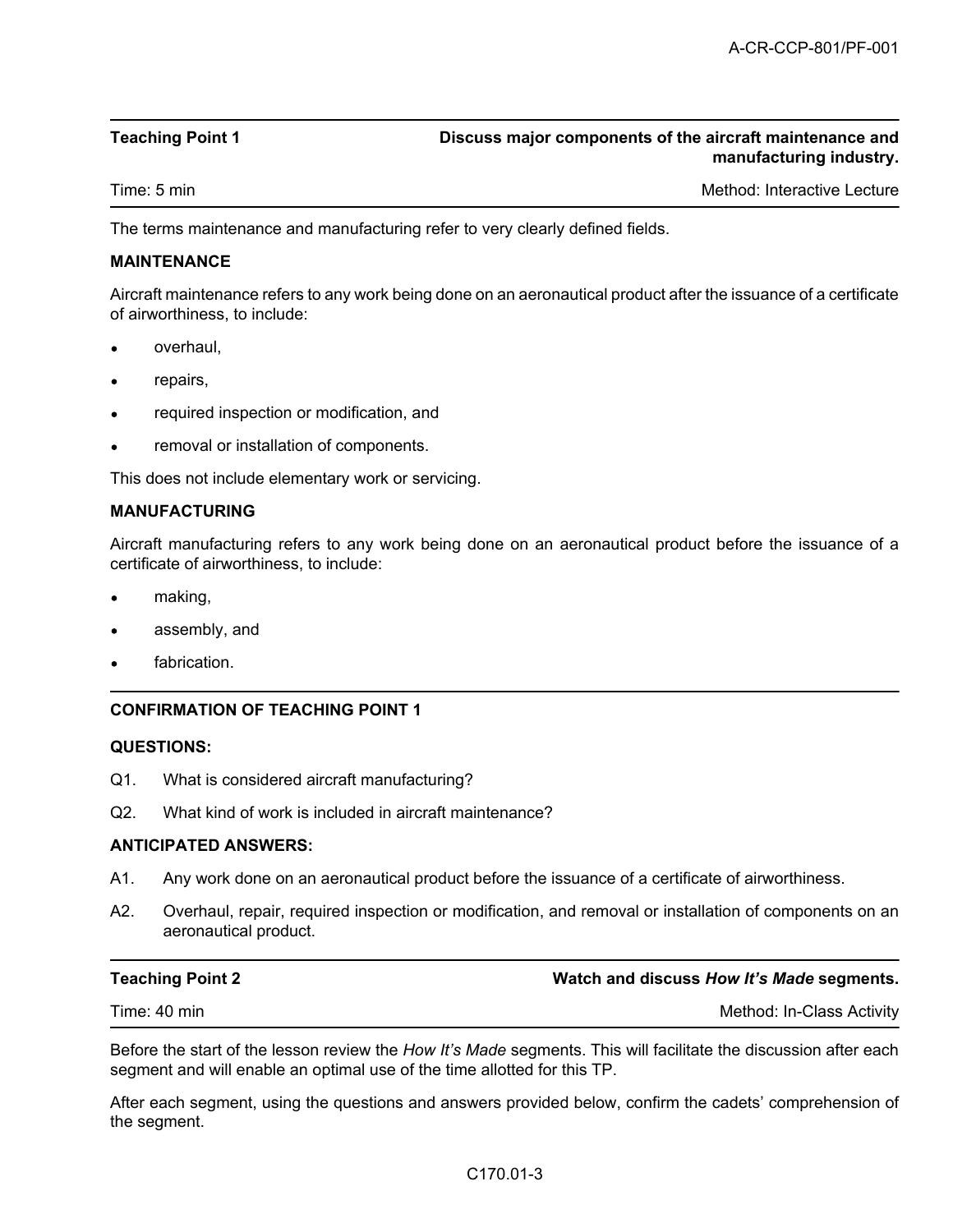#### SEGMENT: AIRCRAFT ENGINES

- Q1. Why is redundancy built in an aircraft engine?
- Q2. Why is a testing propeller attached to engine during testing?
- Q3. What is checked in the oil filter after testing?
- A1. To ensure that each system as a backup to maximise safety.
- A2. To keep the engine cool during the testing phase.
- A3. The oil filter is checked for foreign debris.

#### SEGMENT: AIRCRAFT PROPELLERS

- Q1. Why are propellers made of aluminum?
- Q2. What happens to defective pieces during the manufacturing process?
- Q3. Why are the back of the blades painted black?
- A1. Because aluminum is a light-weight and durable material.
- A2. The defective pieces are either repaired or scrapped if they cannot be repaired.
- A3. To prevent the sun from reflecting off the propeller and blinding the pilot.

#### SEGMENT: AIRCRAFT WOODEN PROPELLERS

- Q1. What are wooden propellers made of?
- Q2. What is the airfoil on a propeller?
- Q3. What are the two sides of a propeller blade?
- A1. The propellers are made of laminated maple.
- A2. The airfoil is the side of the propeller blade that is shaped like aircraft wing.
- A3. The pitch and the airfoil.

#### SEGMENT: AIRPLANE CONSTRUCTION

- Q1. What are the airplanes made of and why?
- Q2. What is the process called curing?
- Q3. What is used to cut holes in the planes fuselage?
- A1. An airplane can be made out of fiber glass and Carbone fiber.
- A2. Curing refers to the process of cooking the different materials at very high temperature in order to solidify the glue.
- A3. The holes in the airplanes fuselage are cut using a very high pressure jet of water and sand.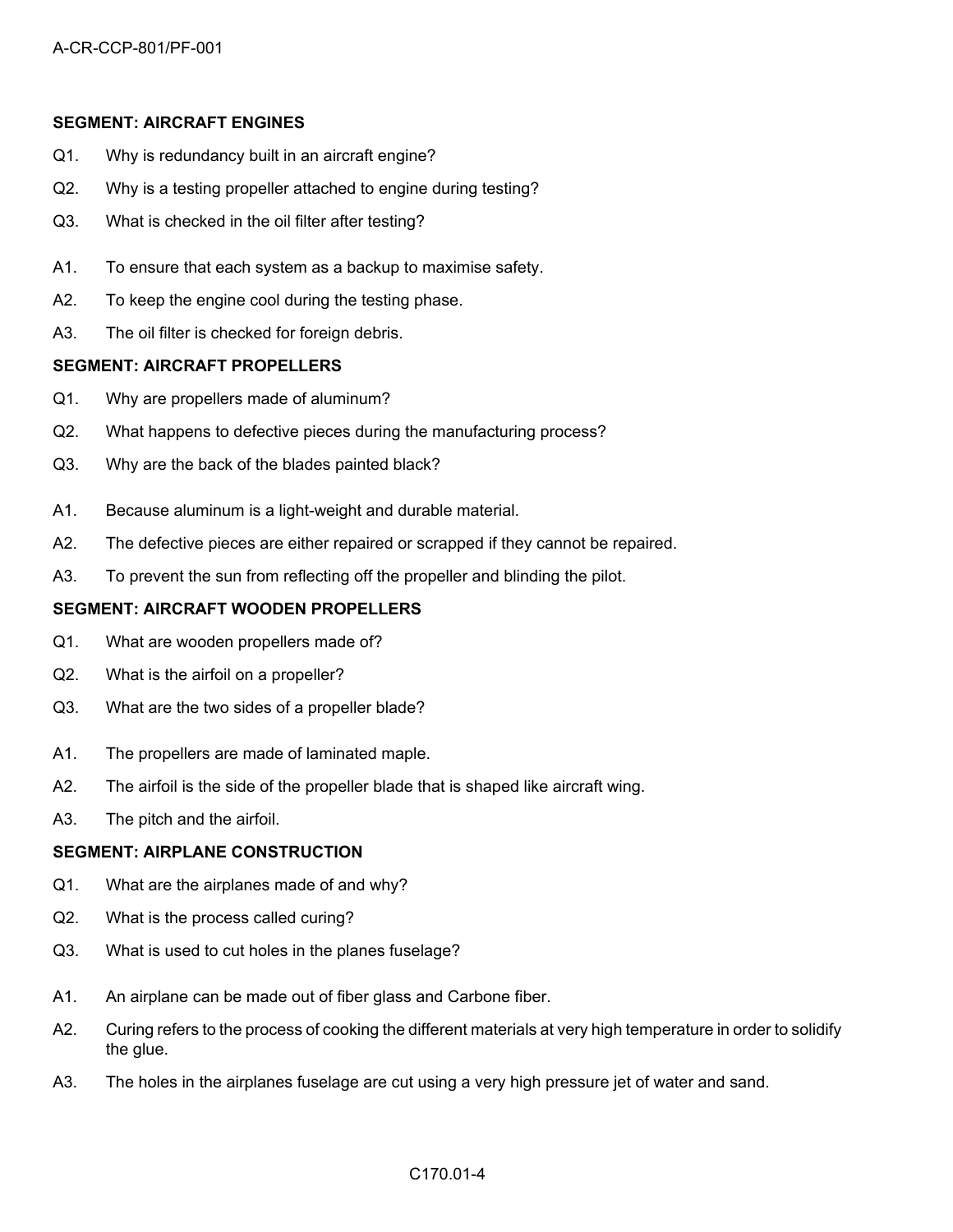#### SEGMENT: AIRPLANE LANDING GEAR

- Q1. What is the oil used for during the machining process?
- Q2. What is recycled during the manufacturing of the landing gear?
- Q3. What is used to protect the landing gear from corrosion?
- A1. Oil is used to reduce the heat produce by friction during the machining process.
- A2. Metal chips created during the machining process.
- A3. The different parts of the landing gear are plated with Cadmium in order to protect them from corrosion.

#### SEGMENT: HELICOPTERS

- Q1. How many hours of work are required to build a helicopter?
- Q2. What is the body of the aircraft made of?
- Q3. What is brake cable used for?
- A1. The construction of a helicopter requires about 700 hours or 110 days.
- A2. The fuselage of the helicopter is made out of carbon fibre.
- A3. Brake cable is used to prevent bolts from loosening due to vibrations.

#### SEGMENT: GLIDERS

- Q1. What created the bases for the fuselage of the glider?
- Q2. What kind of glue is used to bond the wings together?
- Q3. Why is the wing cut in two after its assembly?
- A1. The bases for the fuselage is created using Kevlar fibre.
- A2. The wings are bonded together using epoxy resin.
- A3. The wing is cut in two in order to facilitate transportation.

#### SEGMENT: JET TURBINE BLADES

- Q1. What are the blades of a jet engine used for?
- Q2. Are the blades machined or moulded?
- Q3. What indicates imperfections during the inspection process?
- A1. The turbine blades are used to generate air pressure inside the jet engine in order to create a mixture of air and gas that will be ignited to create thrust.
- A2. The blades are moulded using a dye.
- A3. The imperfections will show up as little fluorescent spots under a black light.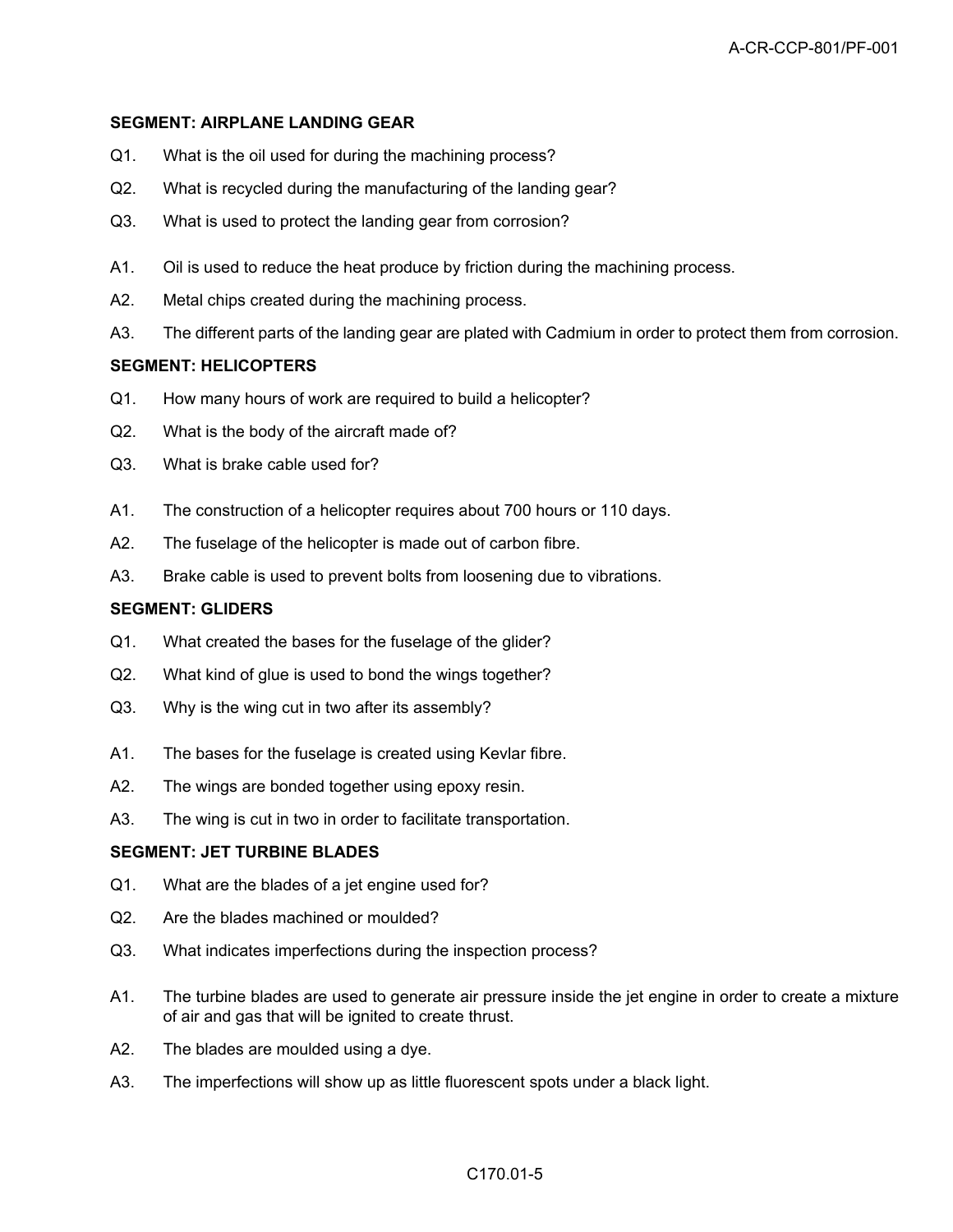#### CONFIRMATION OF TEACHING POINT 2

The cadets' participation in the in-class activity will serve as the confirmation for this TP.

#### END OF LESSON CONFIRMATION

The cadets' participation in the activity in will serve as the confirmation of this lesson.

#### **CONCLUSION**

#### HOMEWORK / READING / PRACTICE

Nil.

#### METHOD OF EVALUATION

Nil.

#### CLOSING STATEMENT

The field of aircraft manufacturing and maintenance is ripe with exciting careers in building and maintaining aircraft. The How It's Made segments introduce you to some of the possibilities. You will explore these areas more in other proficiency level and summer training activities.

#### INSTRUCTOR NOTES / REMARKS

Nil.

#### **REFERENCES**

C3-288 Production MAJ, How It's Made capsules, Canada.

C3-345 Transport Canada. (2011). Canadian Aviation Regulations 2011-1. Retrieved October 25, 2011, from http://www.tc.gc.ca/eng/civilaviation/regserv/cars/part1-subpart1-1104.htm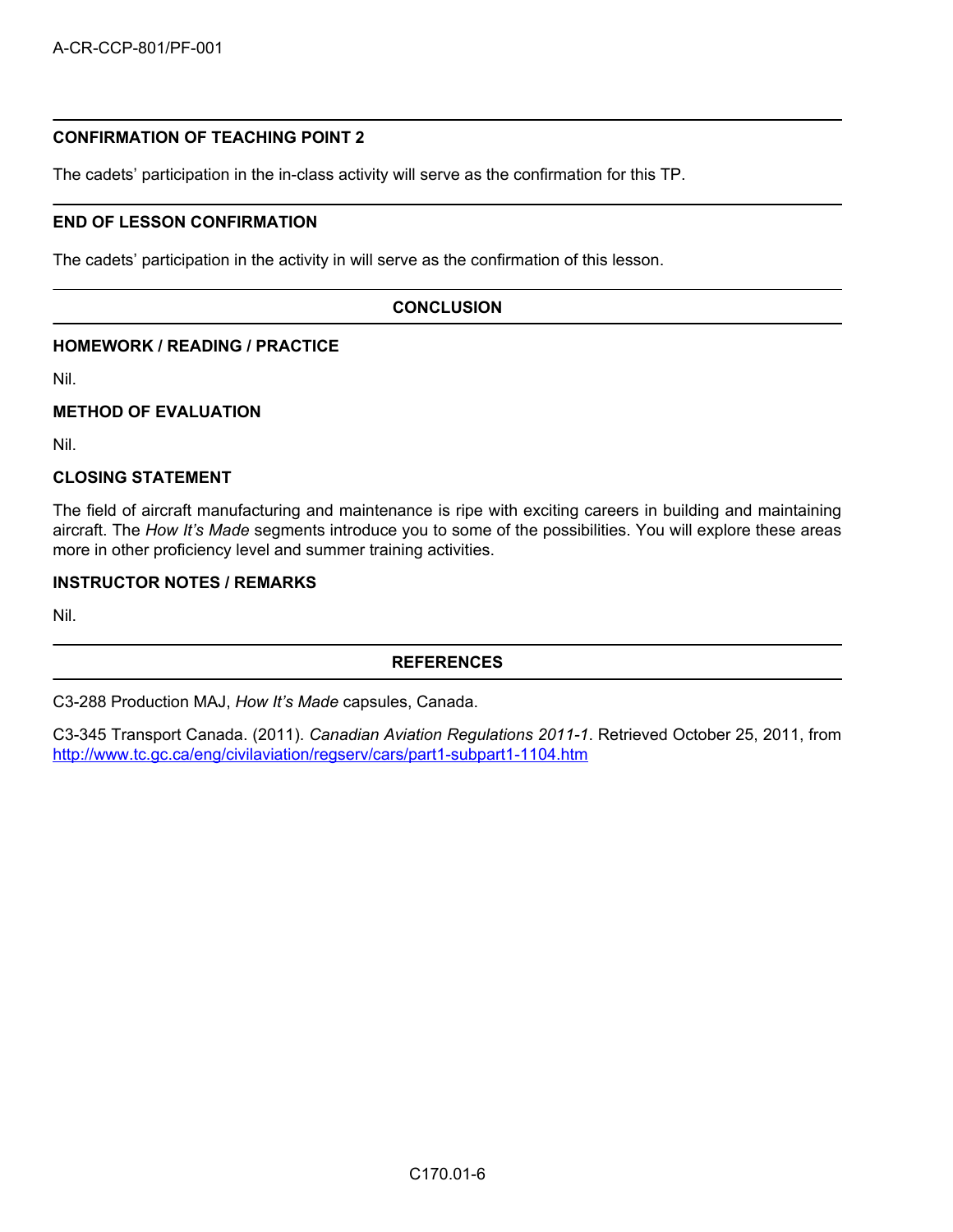

# ROYAL CANADIAN AIR CADETS

PROFICIENCY LEVEL ONE INSTRUCTIONAL GUIDE



SECTION 2

### EO C170.02 – TOUR A LOCAL AVIATION MAINTENANCE FACILITY

Total Time: 90 min

THERE IS NO INSTRUCTIONAL GUIDE PROVIDED FOR THIS EO